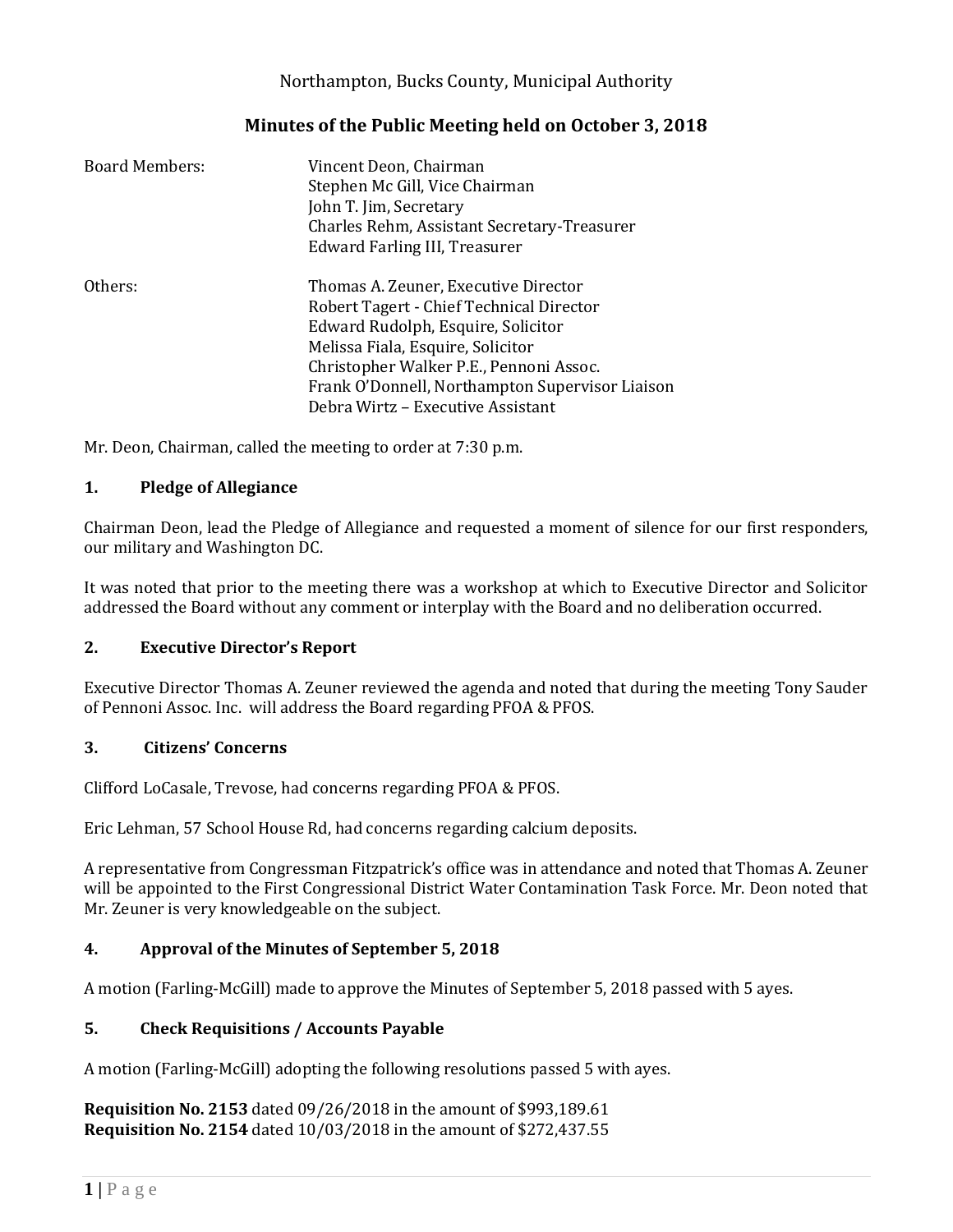The major items paid under **Requisition No. 2153** are as follows: BCWSA - Sewer - \$377,124.24; BCWSA - Water - \$201,113.71; CSL Services Inc. - \$17,950.00; EarthBorne - \$3,281.17; Ebert Engineering Inc. - \$2,495.65; Exeter Supply Co. Inc. - \$1,152.00; Guardian - \$4,069.08; Herbert Rowland & Grubic - \$2,284.50; Independence Blue Cross - \$9,653.85; JH Shanahan - \$8,410.000; Kennedy Culvert & Supply - \$1,399.80; M.J. Reider Assoc. - \$2,068.00 Offit Kurman - \$2,832.50; Pennoni Assoc. Inc. - \$66,806.57; Sands Ford of Red Hill - \$21,831.00; Teamster Health & Welfare Fund - \$17,381.98; TD Card Services - \$1,713.33; Telog - \$1,800.00; Upper Southampton MUA -\$76,669.20; Upper South Post Office - \$5,225.00; USA Blue Book - \$1,543.30; Wizzard Auto Repair - \$1,895.39; \$75,000.00 for payroll and BCWSA Disputed - \$76,254.18.

The major items paid under **Requisition No. 2154** are as follows: Core & Main LP - \$5,081.74; First National Bank of Newtown \$59,129.38; Karl Hops Inc. - \$1,293.51; LBI Construction, LLC - \$1,130.00; Link Computer Corp. - \$3,532.20; Look First Technology - 1,263.98; M.J. Reider Assoc. - \$1,247.00; Microbac - \$10,750.00; Myco Mechanical Inc. - \$5,628.75; PECO - \$28,228.43; Rudolph Clarke LLC - \$41,317.75; TD Card Services - \$2,887.70; Verizon - \$1,006.73; Warminster MUA - \$23,906.86; White Oak Landscaping - \$6,597.00 and \$75,000.00 for payroll.

# **6. Discussion Session – PFOA & PFOS Water**

The 1996 Safe Drinking Water Amendment requires that once every five years EPA issue a new list of no more than 30 unregulated contaminants to be monitored by Public Water Systems (PWS). The Third Unregulated Contaminated Monitoring Rule (UCMR3) was published on May 2, 2012. UCMR3 required monitoring for 30 contaminates (28 Chemicals and 2 viruses) between 2013 and 2015 using analytical methods developed by the EPA. This monitoring provides a basis for future regulatory action to protect public health.

PFOS and PFOA & PFOS chemicals were included in the UCMR2 monitoring requirements for public water suppliers such as the Northampton, Bucks County, Municipal Authority.

The Authority has been monitoring the analytical results of our productions wells (15 locations) and bulk water intakes (2 locations) as they relate to the Health Advisory Levels (HAL's) established for unregulated chemicals identified as PFOA & PFOS. As a result of this issue, the Authority engaged Pennoni Assoc. Inc. as our consulting engineer to summarize the impact of PFOA & PFOS in the environment and specifically our drinking water; the current status of drinking water limits and health advisories; treatment options; and considerations regarding NBCMA drinking water.

The Safe Drinking Water Act (SDWA) protects public water supplies across the United States under the direction and direct supervision of the United States Environmental Protection Agency (EPA). Under SDWA, EPA has regulated more than 90 drinking water contaminants. EPA has the authority to set enforceable Maximum Containment Levels (MCL's) for specific chemicals and can require monitoring of public water supplies. The SDWA only applies to public water systems in the United States and does not apply to domestic drinking water wells.

There are currently NO Maximum Containment Levels (MCL's) established for PFOA & PFOS chemicals. EPA initiated steps to evaluate the need for an MCL for PFOA & PFOS contaminates under the "regulatory determination process". However, EPA has issued a health advisory for PFOA & PFOS. Health advisories describe non-regulatory concentrations of drinking water contaminants at or below which adverse health effects are not anticipated to occur over a specific exposure duration. They serve as "informal" technical guidance to assist federal, state and local officials and drinking water managers by providing information on the health effects of and methods to sample and treat PFOA & PFOS in drinking water.

The 1980 Comprehensive Environmental Response, Compensation and Liability Act (CERCLA), commonly known as Superfund, provides the federal government with the authority to address a release or threatened environmental releases in some circumstances. PFAS, including PFOA & PFOS are not listed as CERCLA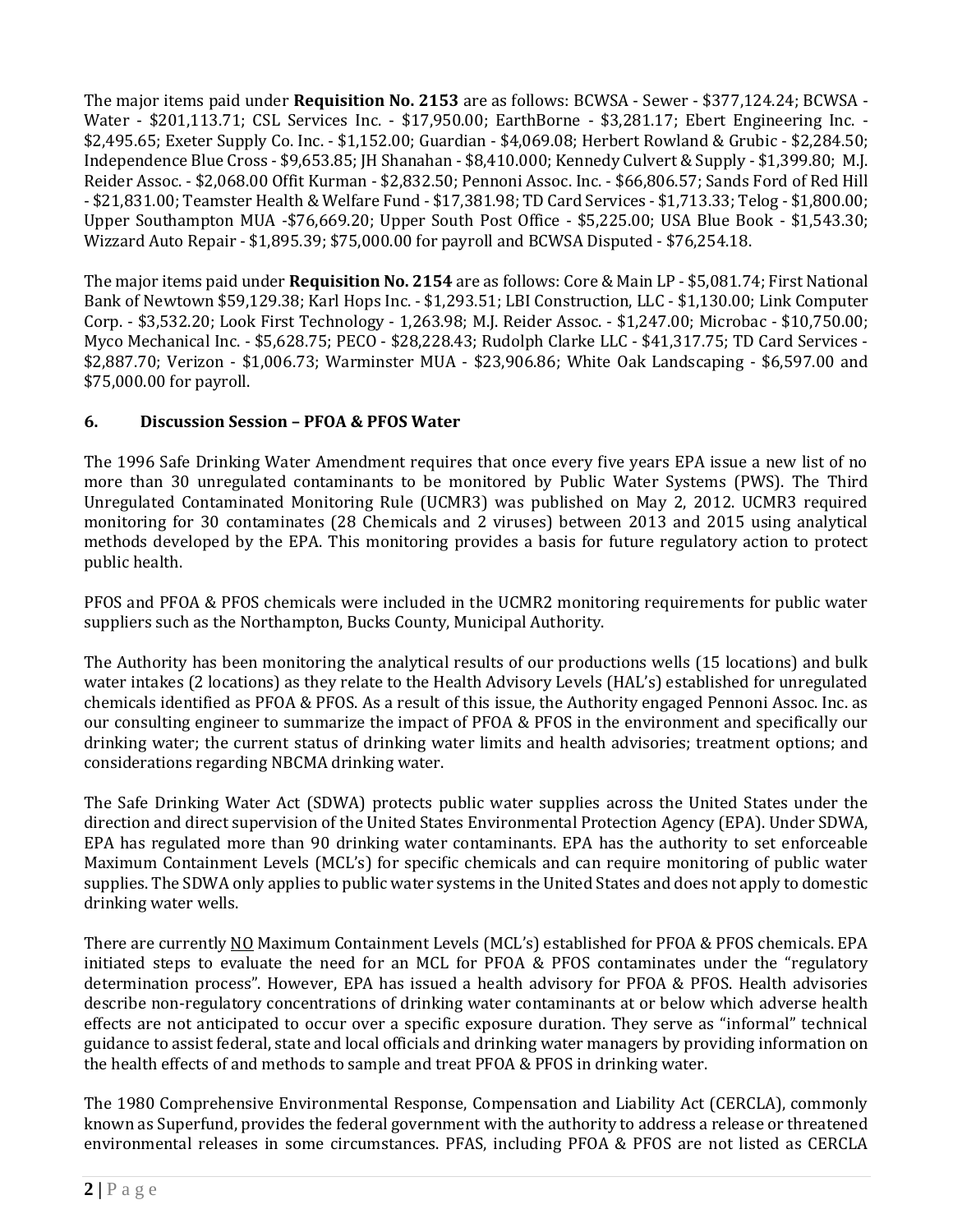hazardous substances, but in some circumstances could be responded to as CERCLA pollutants or contaminants. EPA is beginning the necessary steps to propose designating PFOA & PFOS as "hazardous substances" through on of the available statutory mechanisms, including potentially CERCLA Section 102. CERCLA does not contain any chemical-specific cleanup standards.

In general, CERCLA requires that response actions under the Superfund program protect public health and the environments, and normally comply with federal laws and regulations that constitute "applicable or relevant and appropriate requirements (ARAR)." The lead agency identifies potential ARARs and to-be considered values (TBCs), based in part on the timely identification of potential ARARs by states. Risk-based goals are calculated and used to determine cleanup levels when chemical-specific ARARs are not available or are determined not to be sufficiently protective. EPA is developing groundwater cleanup recommendations for PFOA & PFOS at contaminated sites and anticipates completing this task by Fall 2018.

Tony Sauder of Pennoni Assoc. Inc. provided information PFOA & PFOS testing, history of Northampton, Bucks County, Municipal Authority's efforts to track these contaminants at our source water sources and distribution system. Mr. Sauder was openly engaged in the Q & A session with the authority Board, Staff and members of the public.

### **7. On -Demand Energy**

A motion (McGill-Jim) made to approve Resolution NO. 2018-1210 Electricity Supply Agreement (3 year) and authorize Thomas A. Zeuner, Executive Director, to sign on behalf of Northampton, Bucks County, Municipal Authority passed with 5 ayes.

### **8. Authorization to sell 3 Vehicles on MUNICIBID**

A motion (McGill-Farling) made to authorize the sale of the subject vehicles:

| 2013 Ford Pick-up | Vin#1FTMF1EM9DKD65871 |
|-------------------|-----------------------|
| 2013 Ford Pick-up | Vin#1FTMF1EM2DKD73648 |
| 2008 Chevy        | Vin#1GCHK24K28E128663 |

via the MUNICIBID electronic bidding platform passed with 5 ayes.

### **9. Preliminary Overview of 2019 Budget Process**

Executive Director Zeuner briefed the Board on anticipated capital projects and initiatives anticipated to be presented at the November public board meeting. Items for board consideration will include:

#### Water:

Upgrade to our Neptune R900i water meters to a Watersmart® Network Platform to enhance customer service and communications. (2-year program – 2019 & 2020).

Above ground water storage facilities (6) to have storage mixing facilities added for regulatory compliance and water quality issues. This is a one-year program for 2019.

Mainline replacement where deemed necessary.

### Sanitary Sewer:

Continuation of our Sanitary Sewer Infrastructure Corrective Action Plan (CAP) to achieve contractual and regulatory compliance which includes Cured In Place Pipe lining rehabilitation (C.I.P.P.), manhole rehabilitation, grouting, and mainline replacement where deemed necessary.